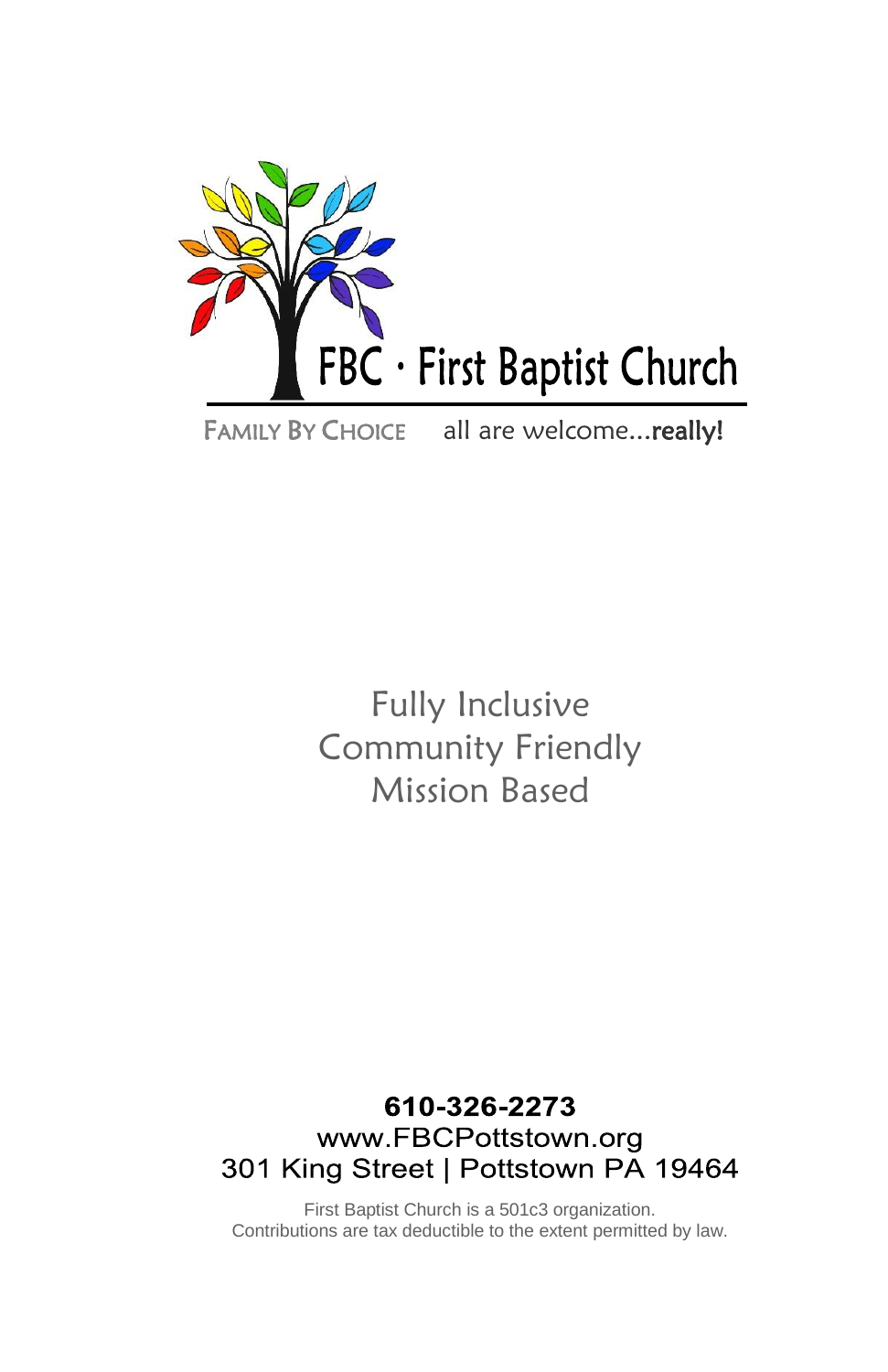

### **Transforming the Containers of Our Lives**

Over the last few weeks I have been slowly making my way through Richard Rohr's book *Falling Upward: A Spirituality for the Two Halves of Life*. Rohr views our lives in two distinct parts. He describes the first half as being occupied with the work of "building a strong container or identity" into which we pour our efforts at becoming and establishing ourselves in the world: the work of discovering who we are and what's important to us, creating a home, finding meaningful employment are primary activities that occupy our time and energy. These are necessary things to engage in as we move out of our families of origin and find our place in the world.

The second half of our lives, according to Rohr (and others) is focused on what we *do* with that "container" we created in the first half. Now that we have a "life", how will we live it? If the questions from the first half are "Who am I?", What will I do?" and "With whom will I do it?" the question of the second half of our lives is perhaps best characterized by Mary Oliver, who asks, "*What is it you plan to do with your one wild and precious life?"*

Rohr makes the point that building the "container" of our lives is not enough; it only serves us for the extent of our life if we put something in it, if we use that container to hold the psychological and spiritual wealth we are freed up to gain in the later years of our being.

I have been considering this truth for my own life; discovering what is most important in this new season and how to cherish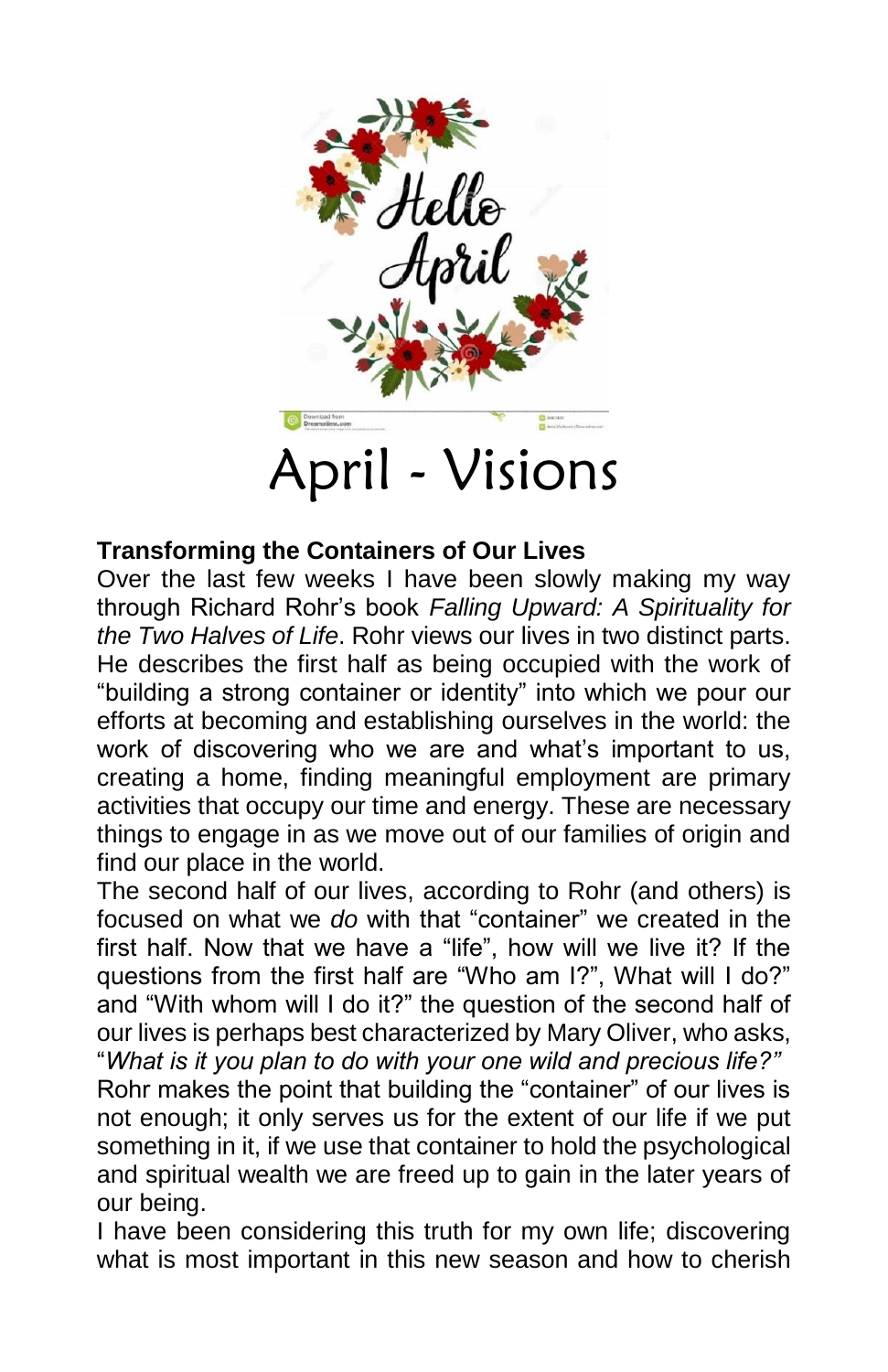and use it in service not only to God and others, but to myself seems to be my inward work these days. Internalizing what I have been saying to others (for years!), integrating spirit with mind and body are some of the deeper, more meaningful efforts I am about. Having done the work of creating a home, these days I am more interested in creating community. Having discovered both strengths and limits of my physical body, I want to tend it and allow it to speak to me of God's invigorating, creative life. Having struggled with the biblical texts in service to the needs of others, I am finding increasing spiritual depth in hearing and applying them to my own life in honest, sometimes painful, always life-giving ways.

As I thought about where I find myself, I began to think about where we are as a congregation. Can we move from the "container building" stage of our faith (what do we believe?) to the more challenging, transformative work of discovering meaning, and in turn, discovering ourselves and discovering God? (how do we embody?) To do that I think we need to do something other than the work of planning and doing; we need to do the work of listening and opening, of being present to God and to ourselves and to the invitation of this second half of life as earnestly as we do the rest.

So how do I see this happening? I am discerning that…and **you can help me!** Would you participate in a short-term study, perhaps of Rohr's book, maybe on a weekday or an evening? Would you be interested in being a part of a small group who would covenant to spend time together maybe once a month to focus what how your spiritual life is /isn't taking shape? We can build the "container" and still find it empty. Or we can allow God to transform all that we have poured into that container into the rich joys of deep and enduring faith. Let me know what you think! ---Marcia

## **Worship in Action Groups Continue**

Our three Worship in Action groups met for the second time in a combined worship and meeting experience in March. Our present three groups are Community in Concert, Extending Our Welcome and Building Relationships with our Neighbors; here's what they are doing:

**Community in Concert** is exploring creative music and art experiences in our community with the intent of eventually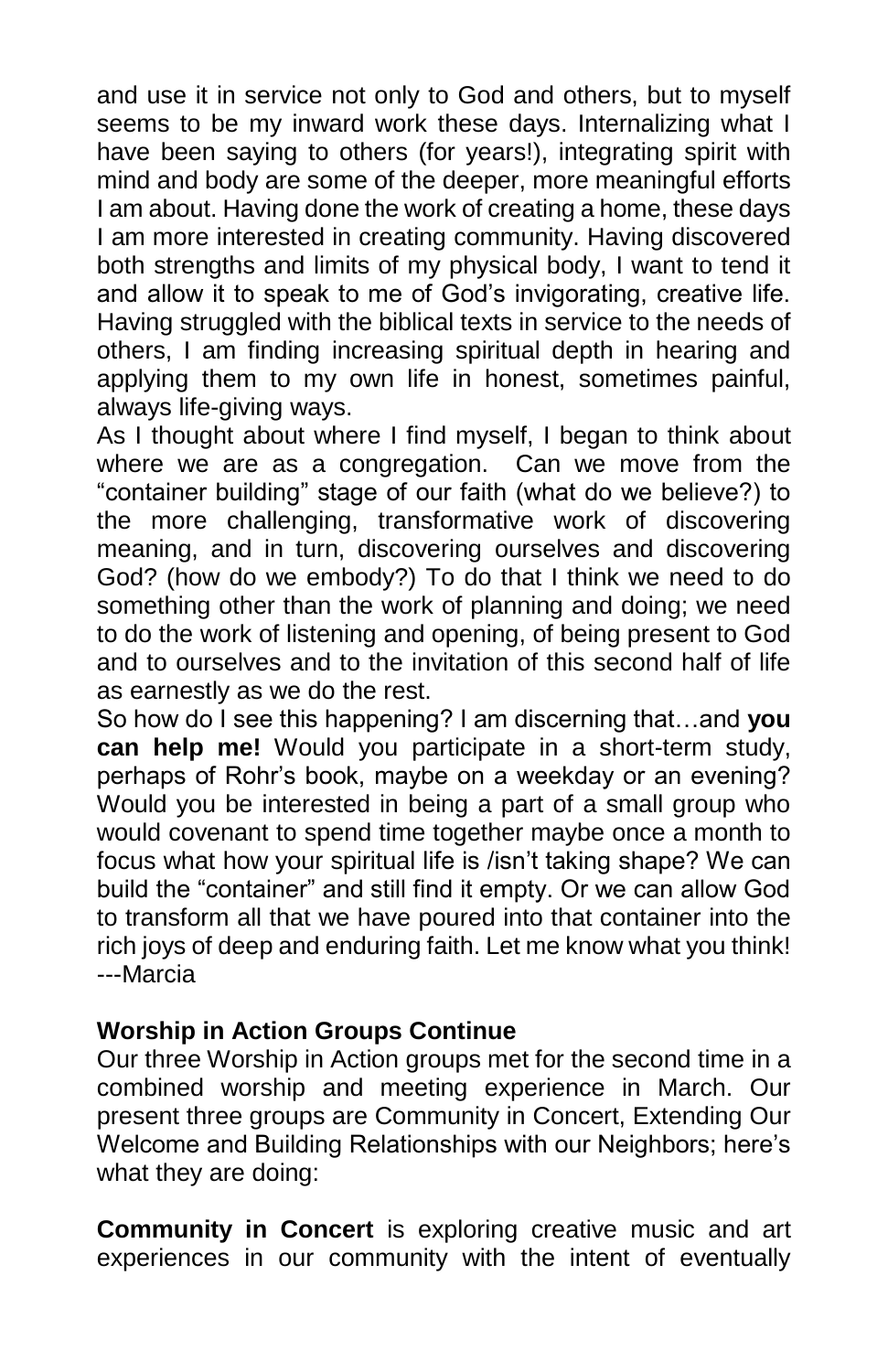hosting several events throughout the year, including an annual Christmas Concert on Dec 8, 2019!

**Extending Our Welcom**e is currently working on writing a statement which will come to the congregation this spring for a vote which affirms our welcome to the lesbian, gay, bisexual, transgender communities. It is our hope that the congregation's affirmation of this statement will be our entry into the Association of Welcoming and Affirming Baptists. A draft of this statement was presented at the congregational meeting on March 31; look for an invitation to the participate in a conversation/feedback session as we discern God's leading in this direction on **Sunday May, 5th immediately after worship**. Check out Welcoming and Affirming Baptists here: [awab.org](http://awab.org/)

#### Here is the working statement:

#### *"Where ALL are welcome... really!"*

First Baptist Church (FBC) of Pottstown is a Welcoming and Affirming congregation. We come to this stance as an expression of faith in the teachings of Jesus, when He called on us to love God, and to love our neighbors as ourselves - without equivocation or expectations for sexual orientation and gender identity, or household composition. We invite all to participate equally and fully in the responsibilities and duties of life, ministry, fellowship, worship, and leadership in our church. God's blessings are for everyone in our church family. Diversity gives us strength and helps to grow our faith in God and Jesus Christ. *Whoever you are, as God's beloved, you are worthy and welcome!*

**Building Relationships with our Neighbors** has contacted several of our building partners and invited them to share their ministry on a Sunday morning. We will follow this with a conversation about how we can mutually support each other's work both here in our building and in the wider community. Look for the YWCA on May 5<sup>th</sup> and CCLU on June 9!

Each of these groups continues to need and welcome new ideas and support; you can choose one, two or all! Our youth have their own priorities and vision as well! **Join us for our next Worship in Action Sunday, April 28, 10:45 am.**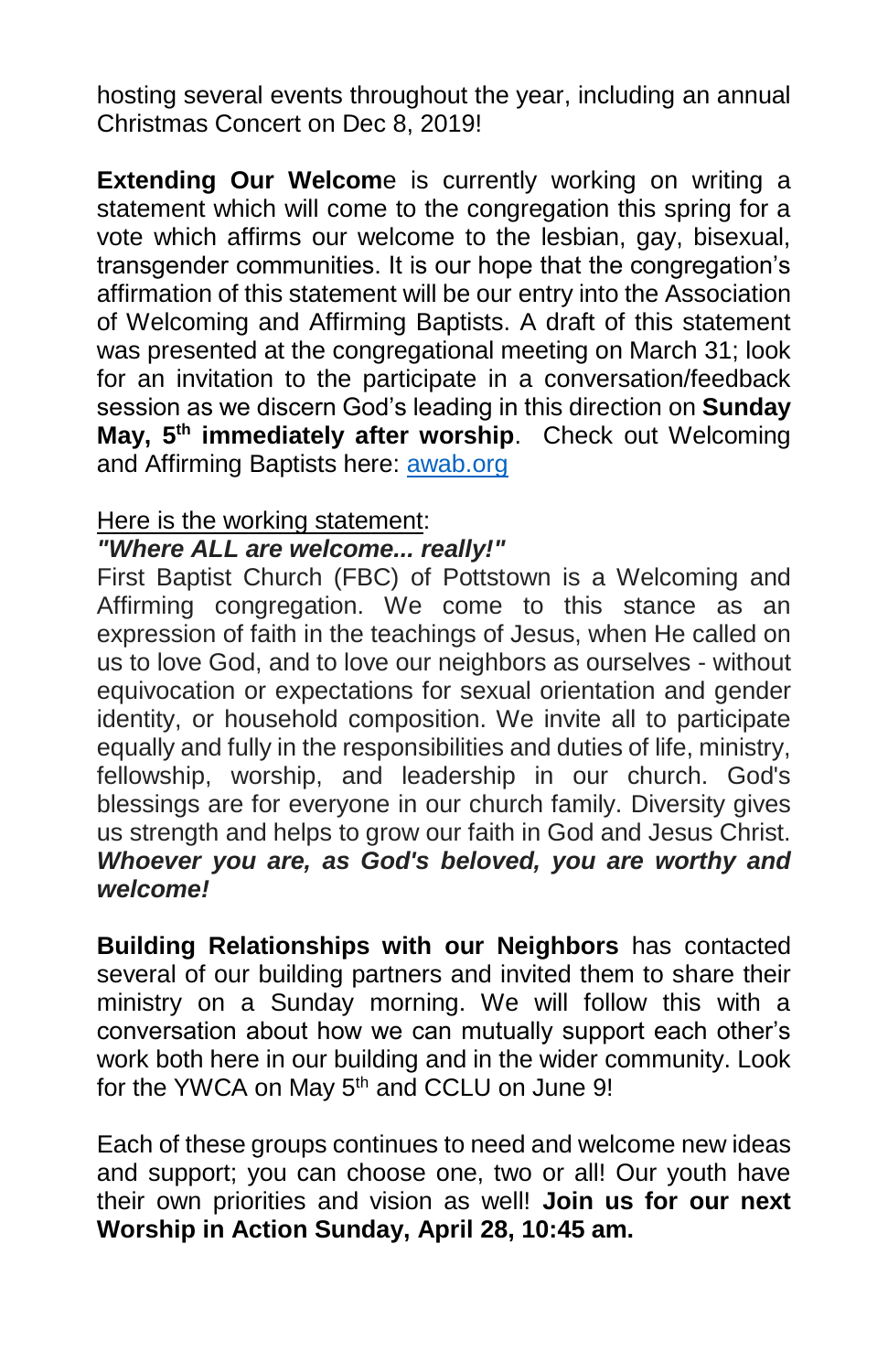## **Holy Week 2019**

**Palm Sunday** is April 14. Worship with us as we enter into Holy Week asking the question "What Would Take to Sit at the Table and Stand at the Cross?"

**Maundy Thursday** worship will begin at 7:30 pm. We will remember Jesus' final meal with his disciples as we share communion.

**Good Friday Community "Cross Walk"** is a family event beginning at 10:15 am "on the green" between Zions UCC and Emmanuel Lutheran on Hanover Street. We will walk approximately one mile around our community, stopping to pray God's blessings on various organizations who serve us. **This is an excellent opportunity to show our interest in our neighbors! Join Marcia for this important witness.**

**Easter Sunday** will invite us to think deeply about "What Would It Take to Live Resurrection?" In many ways we have begun to do just that, but we need to hear God's call and embody Jesus' example to let go of our fears of dying so we can embrace real living! Join us for worship!

## **E-Giving Has Begun!**

Do you pay your electric or phone bill online? Does the money get automatically removed from your account, so you don't have to think about it? You can now pay your pledge or make a donation to FBC using the same technology; we have e-giving! Getting involved with this method of payment is literally three easy steps! The process is very intuitive, but for those of us who need to see it written out, instructions are located on the website under the "DONATE" category and a hard copy is on the table in Echo Hall before entering the Sanctuary.

1. Go to our website [www.FBCPottstown.org](http://www.fbcpottstown.org/) and click on the far-right category "DONATE".

2. Create your own profile so you can keep track of all of your giving.

3. Add your donations, frequency and method of payment. DONE!

Additional Special Donations and/or changes can be made at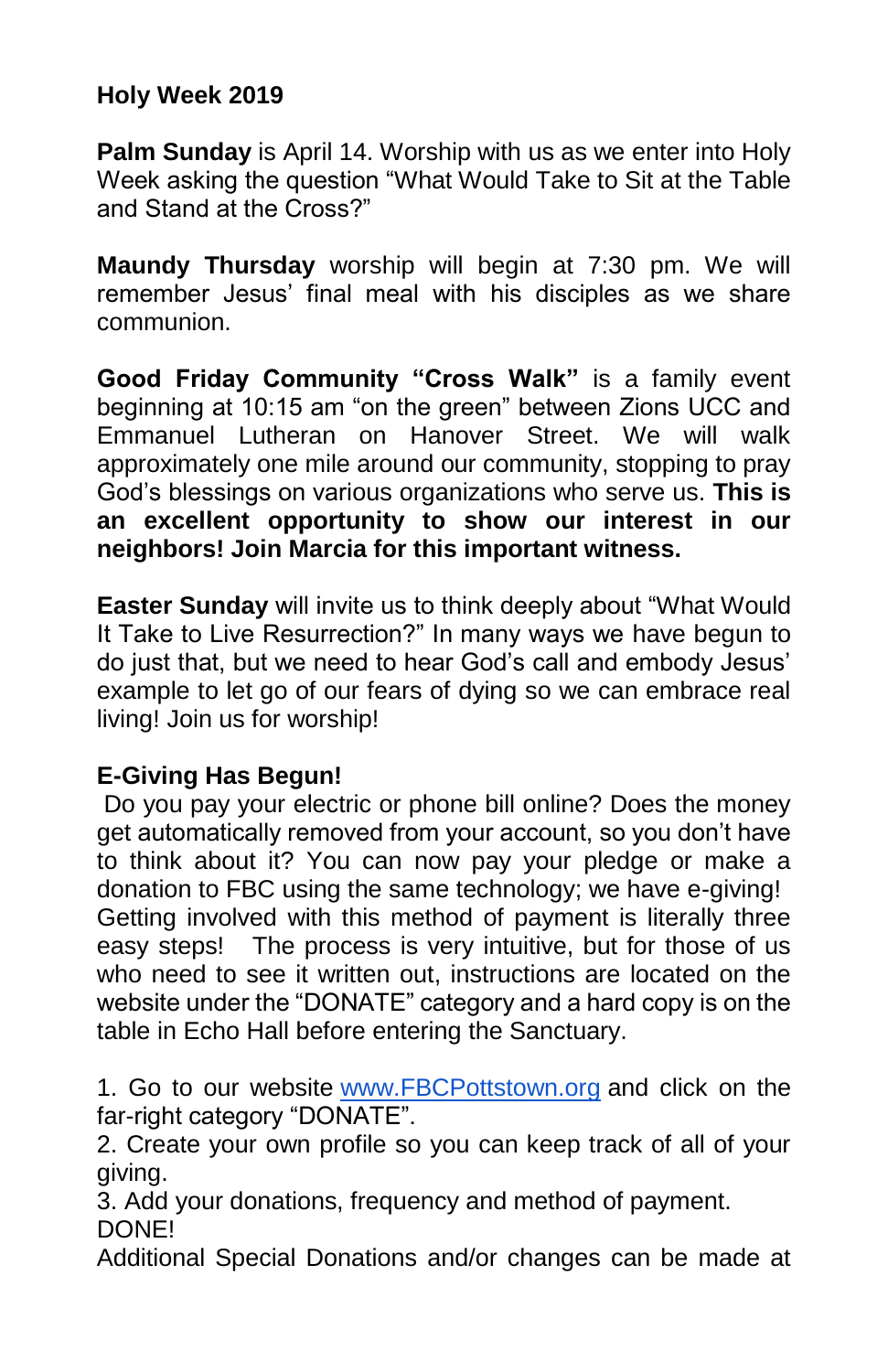any time along the year.

If you have any questions, feel free to contact Jeanne 610-405- 8574 [artgal32@gmail.com](mailto:artgal32@gmail.com)

*"It took me 5 minutes to sign up. If I can do it, it HAS to be easy!" Deb Brauner*

## **ABCUSA Biennial Meeting in June**

 American Baptist Churches USA 2019 Biennial Mission Summit will be held June 21-23, 2019, at the Virginia Beach Convention Center in Virginia Beach, Va. Join us for a "Summit by the Sea" as the Biennial Mission Summit returns to the East Coast for the first time since 2007!

The event will feature an all-new ABCUSA Biennial Academy – offering continuing education and spiritual growth opportunities for both clergy and lay leaders. Many different options will allow for something for everyone, including learning tracks with credit available, bible studies, workshops, and educational seminars. You can get more information: [http://www.abc](http://www.abc-usa.org/2018/04/16/save-the-date-for-a-summit-by-the-sea-at-the-2019-biennial-mission-summit/)[usa.org/2018/04/16/save-the-date-for-a-summit-by-the-sea-at](http://www.abc-usa.org/2018/04/16/save-the-date-for-a-summit-by-the-sea-at-the-2019-biennial-mission-summit/)[the-2019-biennial-mission-summit/](http://www.abc-usa.org/2018/04/16/save-the-date-for-a-summit-by-the-sea-at-the-2019-biennial-mission-summit/)

## Christian Education

 **Chairperson of the Board, Nancy Unruh Sunday School Superintendent, Susan Heinz**

Board members: Debra Brauner, Lauren Emmell, Dennis Landon, Kathy Purington –

*Mission Statement for the Board of Christian Education: Our mission is to support each other by providing tools and opportunities for continual growth, regardless of who we are and where we are on our journey to know God. (Revised 1/17/2015)*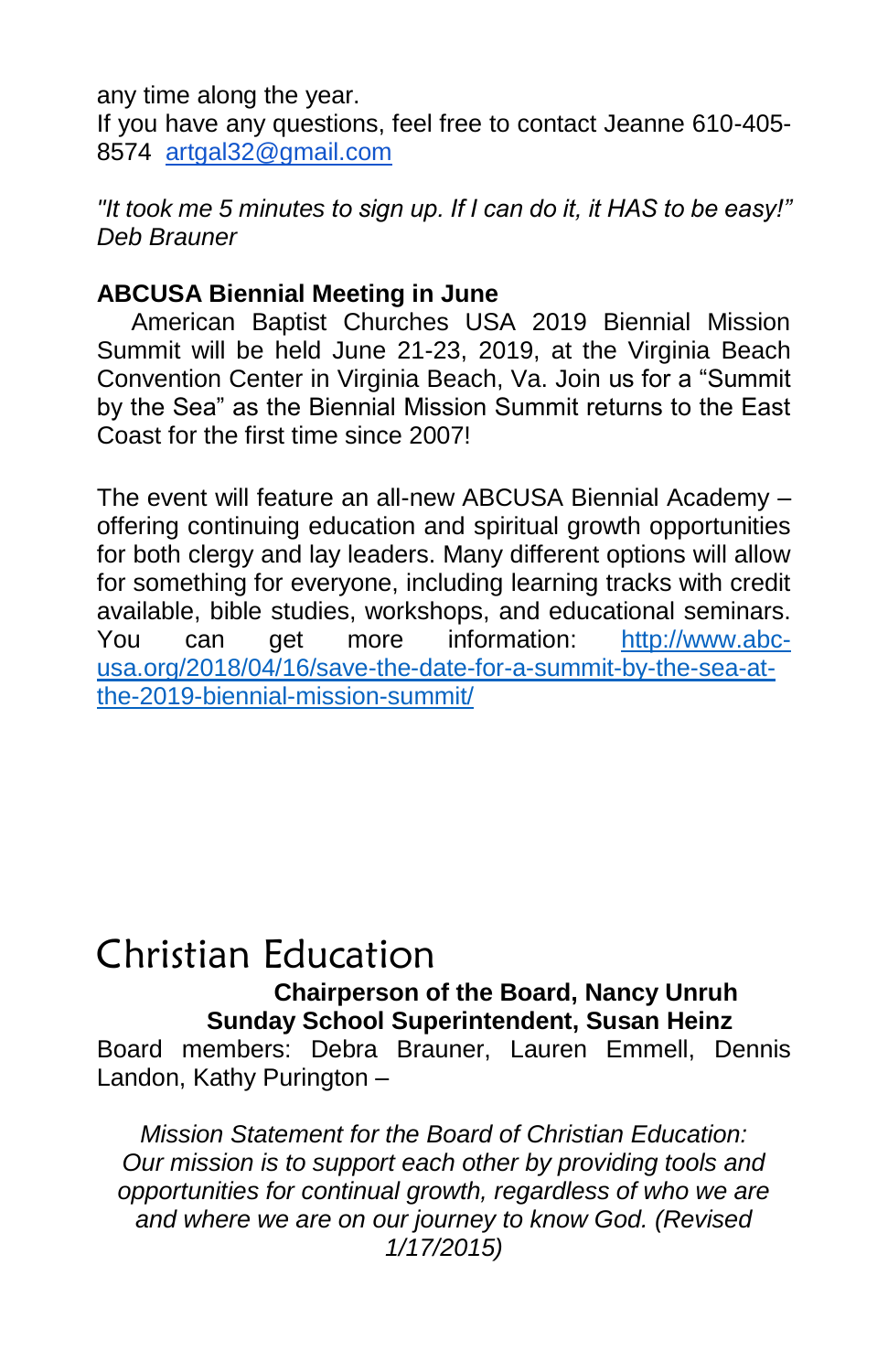Our Youth are having fun and learning bible stories as well as acting the stories out with their "Candy CM" Curriculum. Best part, at the end of the Lesson is a piece of candy! Youth SS meets during the Church Service.

Adult SS under the supervision of Joel Dugan meets in the library @ 9:30.

Look for some exciting news! This year instead of our traditional VBS, we will be having a community heroes block party. Watch and listen for more information.

If you know someone who needs cheering up, the children love making cards to be sent to the shut-ins and long-distance friends. If you know someone that would appreciate a card, please let Kathy, Sue, or Lauren know.

Thank you for your continued support of Christian Education. We receive 1% of the total Redner's receipts which helps us purchase supplies for Sunday School. Please continue to use your Redner's Rewards Card whenever you shop.

The Secret Place is available on the table in Echo Hall for your personal devotions. Please consider a contribution to help defray the cost of making this material available. Feel free to pick one up for a friend.

The next meeting of the CE Board will be on Sunday, April 14th. If you are interested sharing some of your ideas, please feel free to join us.

Mark your calendar for April  $20<sup>th</sup>$  from 10 AM – 11:30 AM for our annual Easter Egg Hunt with snacks, crafts and fun hunting!

## **Youth Group Beginnings**

Three youth and their moms and a few others of us shared pizza and cookies on a March Sunday after worship. We are the beginnings of an **FBC Youth Group** (whose name we haven't settled on yet) and we have plans to do great things! Our thoughtful, creative youth filled three pages of newsprint with all kinds of wildly fun things to do and invite others to over the next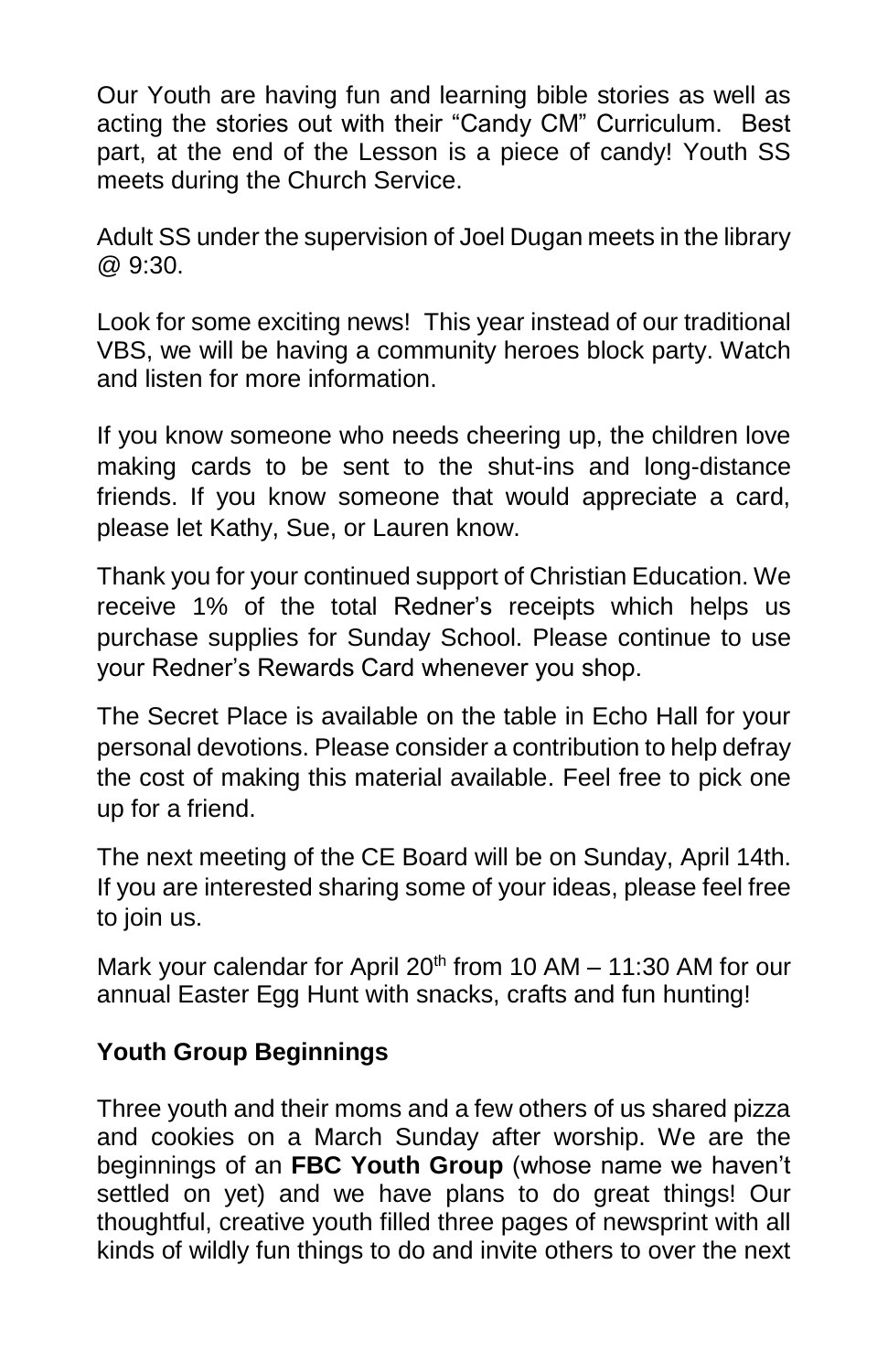few months (actually, it might take *years* to do it all!) After playing highly competitive balloon and card games (imagine Hannah and Brittany fending off Jeanne, Marcia elbowing Joel, Tyler flying across the table face first, multiple times) we agreed that the laughter and fun was so worth it we would gather again, this time beginning at **5:30 pm on Friday, April 5 at the church for a dinner we prepare ourselves, a scavenger hunt and a movie, snacks included! All kids/youth of our church, and their friends, are invited!** Please RSVP via email to Marcia or Deb Brauner so we have a head count! [\(marciabbailey@gmail.com](mailto:marciabbailey@gmail.com) or [debrauner@comcast.net](http://debrauner@comcast.net)

## Cluster Notes **Ruth Chonka**

In order to serve our community, **the Cluster has need of the following things**:

- **Volunteers** in the warehouse and pantry, stocking shelves. Call 610-970-5995 and ask for Samantha.
- Gallon size closable plastic bags
- Pots, Pans and cleaning supplies
- Low-Fat, Low-Sugar, or Low-Salt items: canned or boxed food such as soup, meat, stew, pasta, vegetables, fruit, cereal, oatmeal, crackers, peanut butter, jelly, baby food, real juice
- Laundry, cleaning supplies in small containers and cleaning equipment, toilet paper, paper towels
- personal hygiene items, diapers (size 3,4,5), wipes
- sheets and blankets (all sizes)
- Plastic and paper grocery-size bags.
- Egg cartons are **not** needed right now

**Cluster Fundraisers**: Professional Pharmacy register tapes (includes prescriptions). Place in Ruth Chonka's mailbox.

**Bi-lingual Persons Needed**: The Cluster is seeking persons who can help Spanish-speaking clients who shop at the Cluster. Please contact Victoria Bumstead (610-970-5995) or [vbumstead@pottstowncluster.org.](mailto:vbumstead@pottstowncluster.org)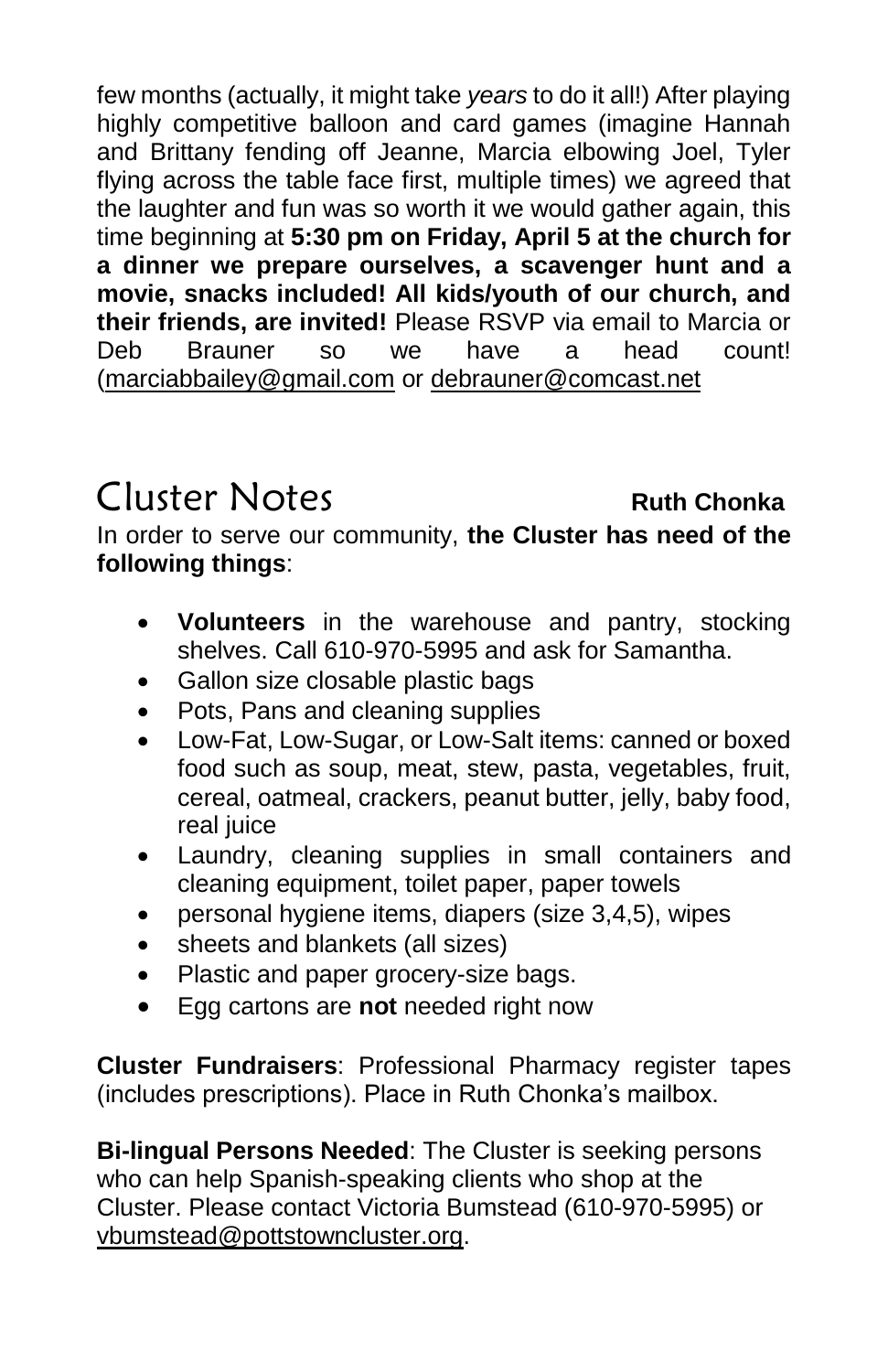Pamphlets are available on the tables in Echo Hall and the Sanctuary to help explain the services that Cluster has available in Pottstown.

# Diaconate **Joel Dugan, Chairperson**

Board members: Ruth Chonka & Jane Gruen

**Community Meal:** The Cluster Luncheon is at Christ Episcopal Church on the first Monday of the month. The meal begins at 11:45 am and anyone who can help serve is welcome. We thank all those that have committed to this ministry in Pottstown.

## **Communion Offering Reminder**

The Communion envelope found in your box for the first Sunday of the month is used for the Fellowship Fund on the even months. The Fellowship Fund is to help our members in financial need. On the odd numbered months, the Fellowship Fund is used for missions.

# Board of Worship & Music

## **Teri Hoffman, Chairperson**

Board members: Corinne Griffiths, Kathy Ballein, Tim Raub & Dr. Myra Forrest

Worship and Music Committee Report by Dr. Myra Forrest

The music and worship committee is looking into the replacement of the red hymnal. We are looking to find a more inclusive hymnal to meet the needs of our fully inclusive congregation.

Tim Raub formed the FBC strings and we were treated to their first performance on Sunday March 31th. If you play a stringed instrument, dust it off and join the group! Save the date Sunday December 8th, 2019. FBC will present a Holiday Concert. This Concert will be part of the Pottstown Holiday House Tour.

Trustees **Michael Heinz, Chairperson**

Board members: Richard Unruh & John Forrest Trustees Updates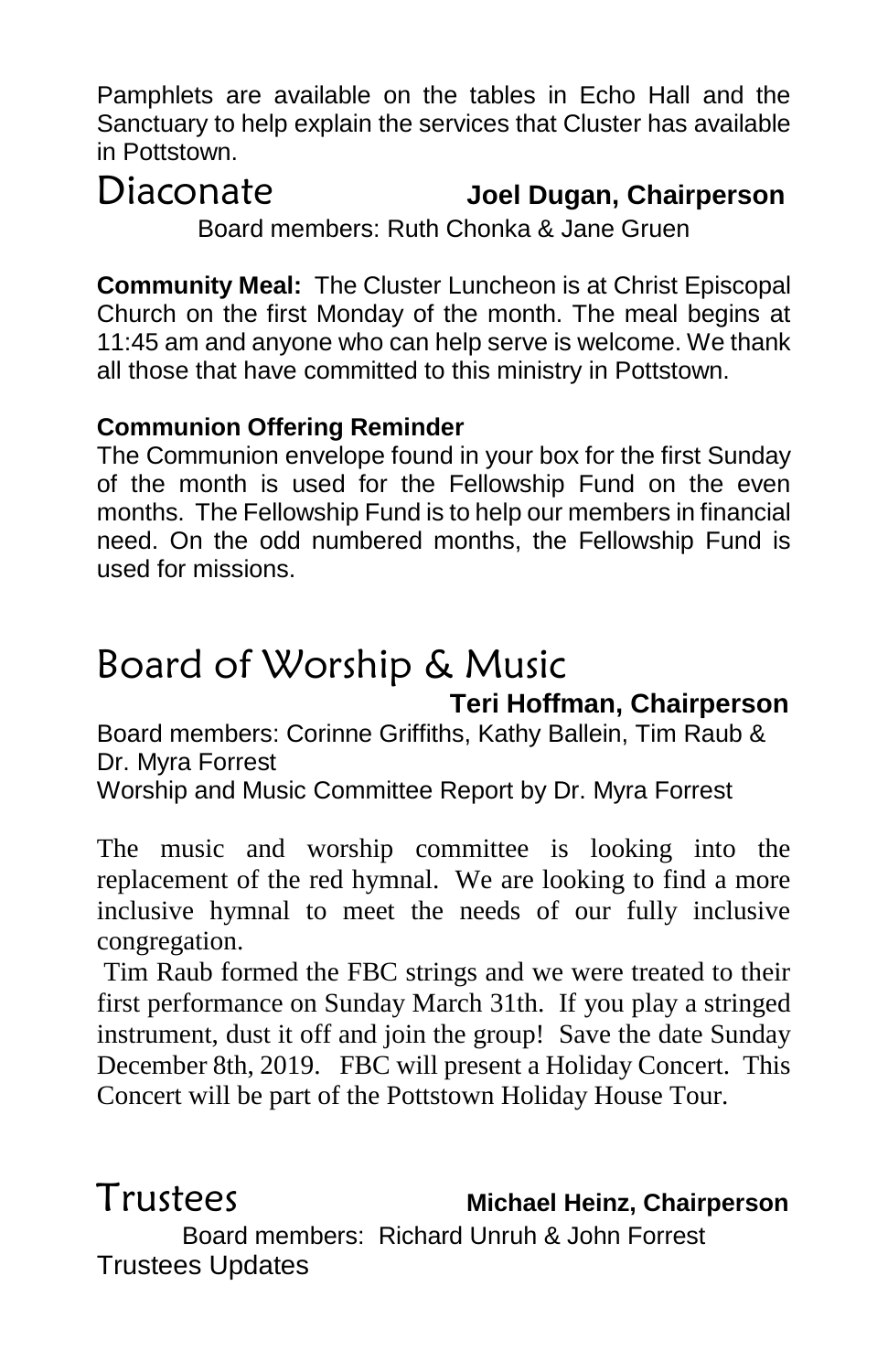- 1. Water was found in the upstairs hallway, which dripped down into the first floor hallway. We have not identified any source for this water.
- 2. Now that we have tenants using the upstairs classrooms, locks have been added to the doors to those classrooms.
- 3. Trustees will need two new members come the summer of 2019. Anyone interested should contact Michael Heinz.

Please Note: The church is no longer collecting for a building fund. The Church budget and the Building Fund are now considered one fund. Since we ordered the envelopes for 2019 early in 2018, this is not reflected on the giving envelopes. Thank you for making this change.

## Missions **Kathy Purington**

Committee members: Jane Gruen & Ruth Chonka

## **Easter Baskets and Candy for FBC's Easter Hunt**

After our April 7th worship service, we will assemble Easter baskets, which the Cluster will distribute to area children, and eggs for the egg hunt. If you can stay to help fill the baskets/eggs or have any questions, please see any member of the Mission Committee or Christian Education.

## Constitution Committee

A committee comprised of John Forrest, Kathy Purington, and Barry Sawtelle have met twice with further meetings planned in the future. Their task is to make recommendations for revisions to the FBC Constitution to bring the procedural aspects of the Constitution into better alignment with the current size of the congregation and its' capabilities.

The committee has identified several areas of the Constitution they think no longer work for FBC as it is today. These include the board and committee structure, the annual meeting schedule, and the provisions regarding a quorum for conducting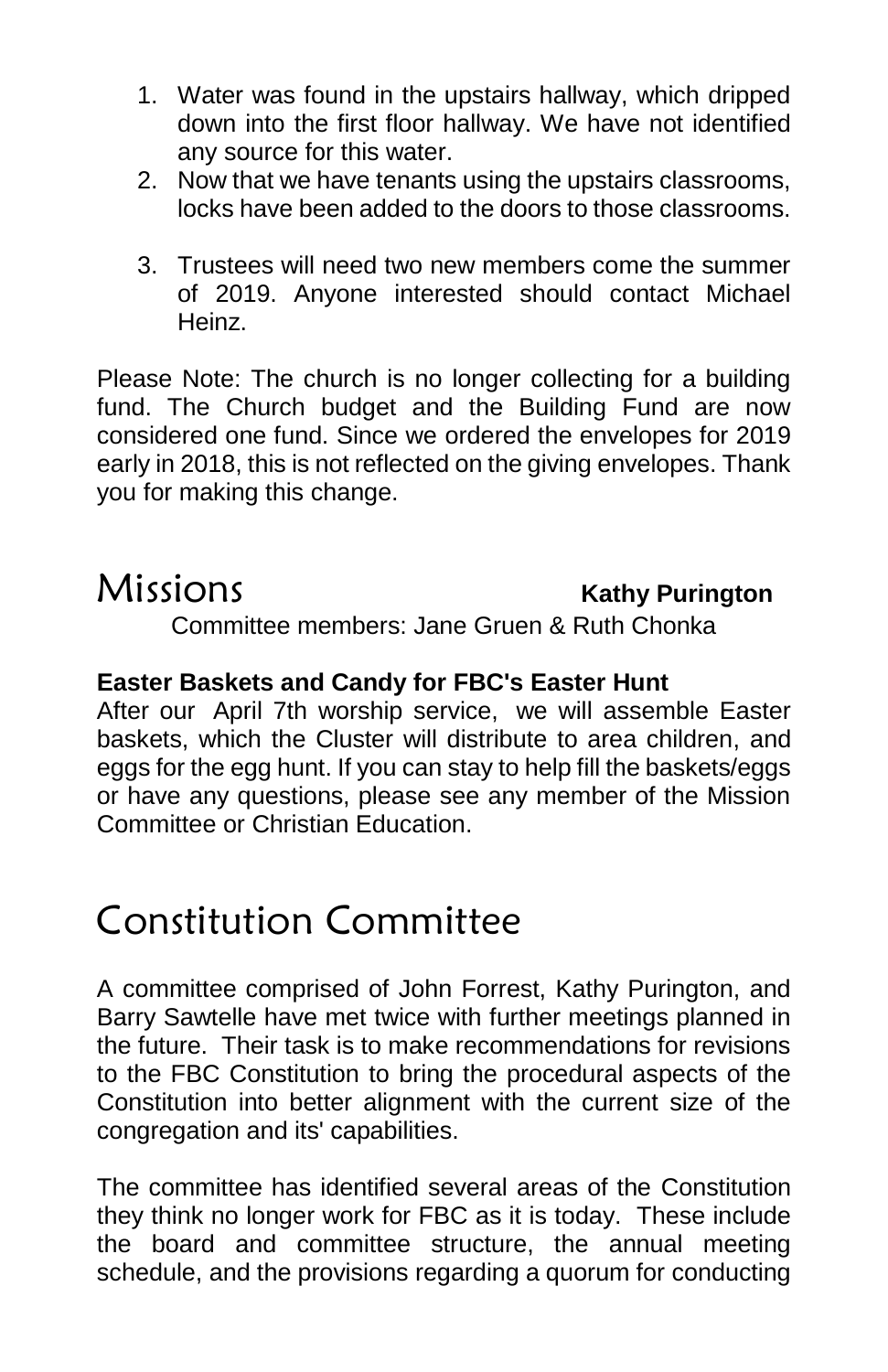business meetings. The committee will make a proposal in the near future determining what a quorum should mean at FBC. The committee has begun reviewing Constitutions from other churches for ideas that other congregations have instituted. The committee continues to meet and expects to make recommendations to the Ministry Coordination Team so they can be presented at the May business meeting.

## Celebrating Doris Stutzman

After 10 1/2 years of dedicated service in our church office, Doris Stutzman is retiring the end of April. Please join us in sharing our appreciation of Doris Sunday, April 28. We will celebrate her after worship with refreshments and expressions of our gratitude.

# On the Move!

Horace Fox is moving to live with son Chris and family. Here's his new phone number and address:

57 Fairfield Road, Havertown Pa 19083 484-363-9217

If your address, phone number, or email has changed since our last directory, please let the church office know so we can update our records.

# April Birthdays

- 1 Arline Gohean
- 2 Kelli (Kurtz)Yeager
- 6 Gabrielle Tyson
- 8 Jacqueline Grace
- 9 Ruth Molzen
- 12 Lloyd Hoffman
- 13 Hannah Lynn Emmell
- 17 Eleazar Ziherambere
- 22 Kathy Walk Isabella Bagiraneza
- 26 David Ziherambere
- 29 Jon Purington Kayla Bowers
- 31 Alyssa Creswell Mohan
- 30 Julia Jackson Harley Kurtz

# April Anniversaries

13 Barry & Laura Alden-Sawtelle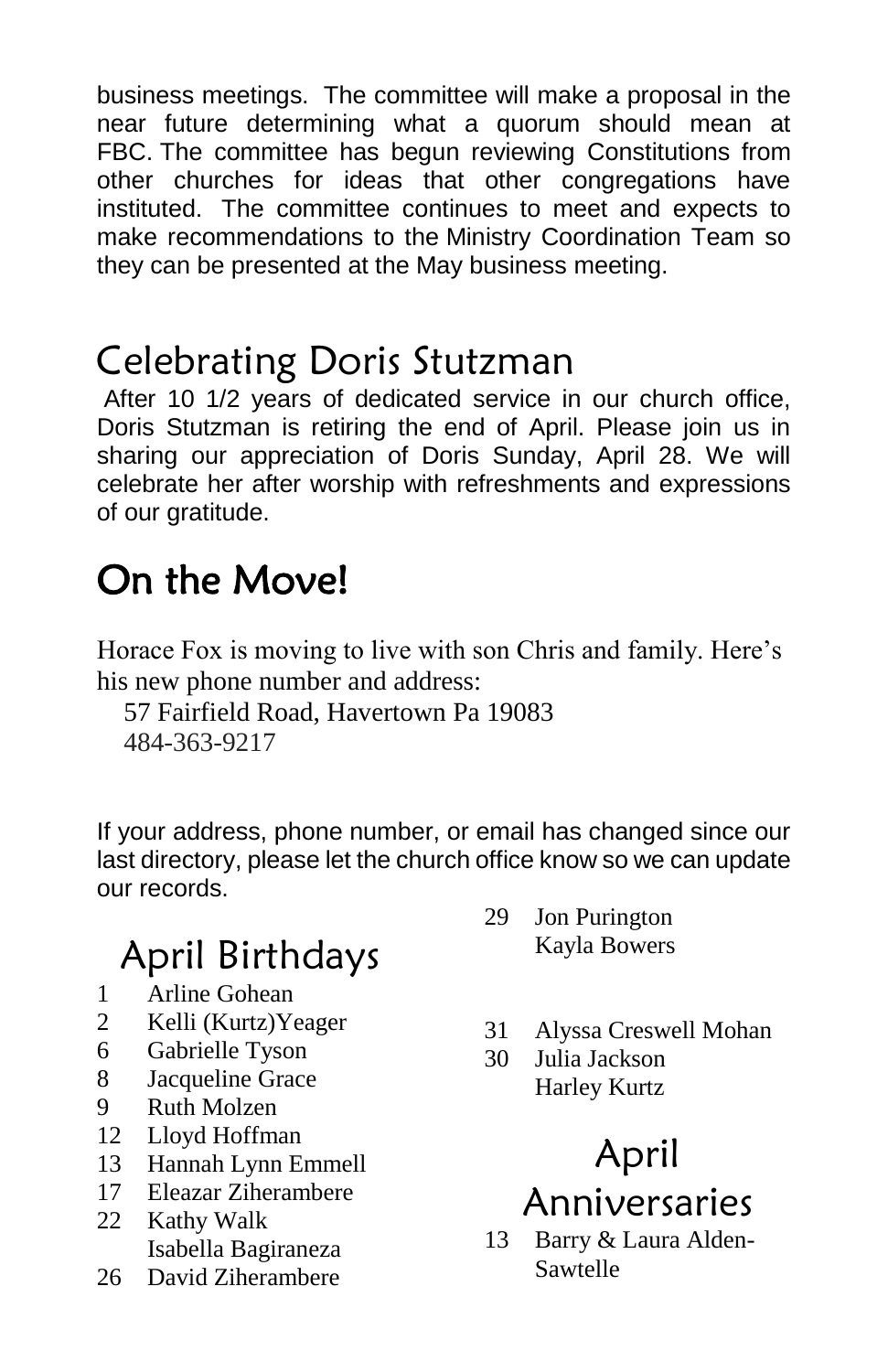- 16 Michael & Susan Heinz
- 22 David & Maricarmen Trexler

Keith & Yolanda Grohoski

Are we missing your name? Send us your birthday so we can invite others to celebrate with you!

# Our Homebound People Say Hello to You:

Arline Gohean Shirley Holloway Gladys Miller Ruth (Polly) Molzen Darrel Rivenburg Charles Rivenburg Mary Louise Sarni

Thanks! May God's Peace Be With You! Rev. Mary Etta Mest Pastor, Zion UCC Womelsdorf

# What to Look for in April

Monday, April 1,11:45 am Community meal at Christ Episcopal Wednesday, April 3, 6:30 pm Prayer meeting at Joel & Jane's Friday, April 5, 5:30 pm Youth movie & scavenger hunt Sunday April 7, 10:45 am Worship & Communion Service Worship & Music Board meeting Preparing Easter baskets Monday, April 8, 12 noon Elderberry Luncheon Thursday, April 11, 7 pm Ministry Coordination Team Saturday April 13, 9 am All Church work day Sunday, April 14, 10:45 am Palm Sunday Worship Service Board of C.E. & Trustee meetings Thursday, April 18, 7:30 pm Maundy Thursday Service Friday, April 19, 10:15 am Good Friday "Cross Walk" Saturday, April 20, 10 am Easter Egg Hunt Sunday, April 21, 10:45 am Easter Worship Service